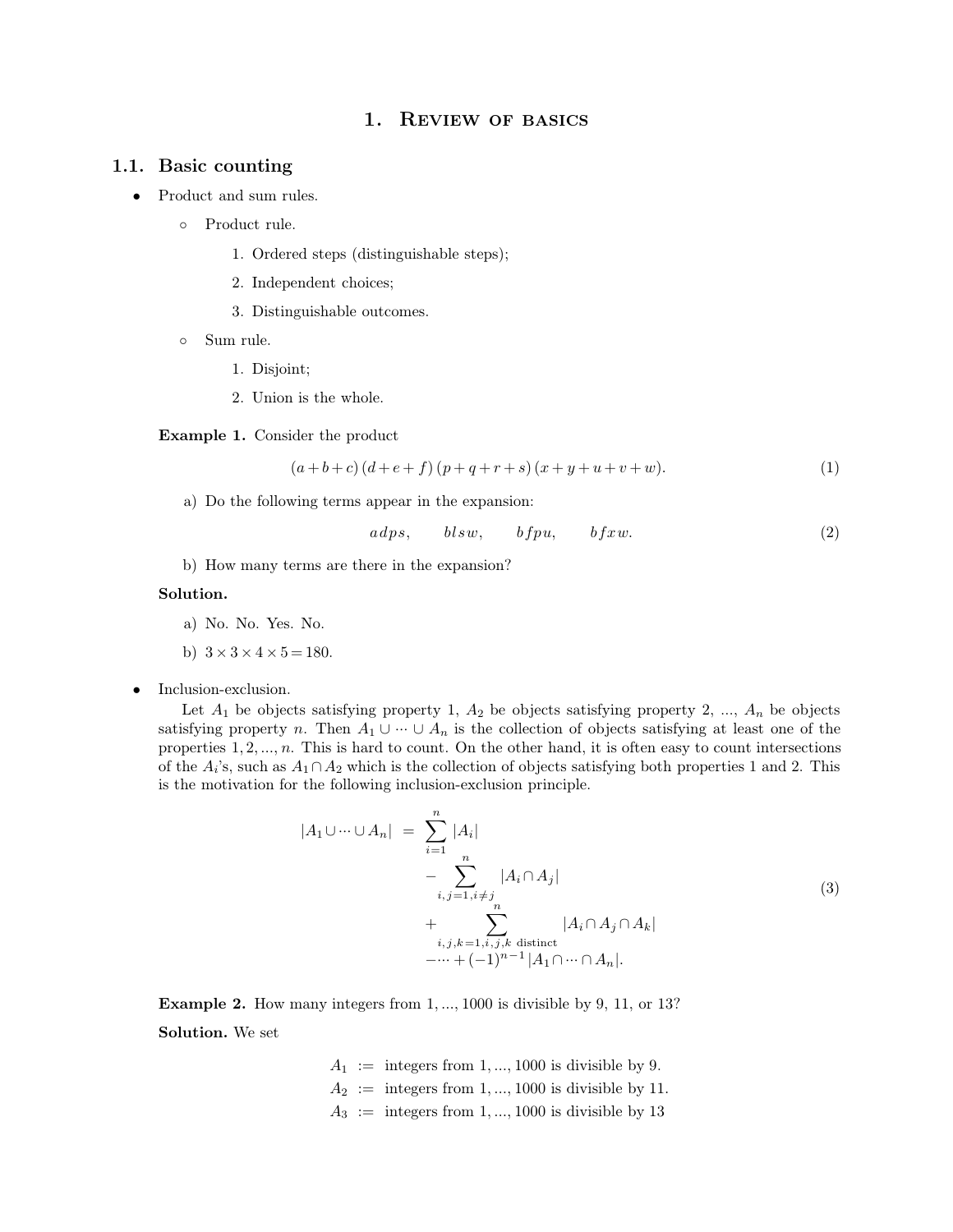Thus we have

$$
|A_1 \cup A_2 \cup A_3| = \left\lfloor \frac{1000}{9} \right\rfloor + \left\lfloor \frac{1000}{11} \right\rfloor + \left\lfloor \frac{1000}{13} \right\rfloor
$$

$$
- \left\lfloor \frac{1000}{99} \right\rfloor - \left\lfloor \frac{1000}{117} \right\rfloor - \left\lfloor \frac{1000}{143} \right\rfloor + \left\lfloor \frac{1000}{1287} \right\rfloor
$$

$$
= 252.
$$
 (4)  
**Example 3.** A single die is rolled five times in a row. How many outcomes will have the fifth number equal to an earlier number?

Example 3. A single die is return on earlier number?<br>Solution. We set **Example 3.** A single dition an earlier number?<br>**Solution.** We set

*A*<sub>1</sub> := The 5th is the same as the 1st;<br> $A_2$  := The 5th is the same as the 1st;<br> $A_2$  := The 5th is the same as the 2nd;  $A_1$  := The 5th is the same as the 1st;<br> $A_2$  := The 5th is the same as the 2nd;<br> $A_3$  := The 5th is the same as the 3rd; *A*<sub>1</sub> := The 5th is the same as the 1st;<br> *A*<sub>2</sub> := The 5th is the same as the 2nd;<br> *A*<sub>3</sub> := The 5th is the same as the 3rd;<br> *A*<sub>4</sub> := The 5th is the same as the 4th.

*A*<sub>1</sub> := The 5th is the same as the 1st;<br> *A*<sub>2</sub> := The 5th is the same as the 2nd;<br> *A*<sub>3</sub> := The 5th is the same as the 3rd;<br> *A*<sub>4</sub> := The 5th is the same as the 4th.<br>
We see that  $|A_1| = |A_2| = |A_3| = |A_4| = 6^4$ . Furth . 5th is the same as the 2nd;<br>  $\therefore$  5th is the same as the 3rd;<br>  $\therefore$  5th is the same as the 4th.<br>  $\therefore$  Furthermore we see that  $|A_i \cap A_j| = 6^3$  whenever  $i \neq j$ ,<br>  $= 6$ . Next notice that there are  $C(4, 2)$  different We see that  $|A_1| = |A_2| = |A_1 \cap A_j \cap A_k| = 6^2$ , and  $|A_1 \cap A_j \cap A_k$ <br>*C*(4, 3) different  $A_i \cap A_j \cap A_k$  $A_2 :=$  The 5th is the same as the 2nd;<br>  $A_3 :=$  The 5th is the same as the 4th.<br>  $A_4 :=$  The 5th is the same as the 4th.<br>  $A_5 = |A_2| = |A_3| = |A_4| = 6^4$ . Furthermore we see that  $|A_i \cap A_j| = 6^3$  whenever  $i \neq j$ ,<br>  $\lambda$ , and  $|$ *C*(4,3) different *A*<sub>*i*</sub>  $\cap$  *A*<sub>*j*</sub>  $\cap$  *A*<sub>*j*</sub>  $\cap$  *A*<sub>*j*</sub>  $\cap$  *A*<sub>*j*</sub>  $\cap$  *A*<sub>*j*</sub>  $\cap$  *A*<sub>*j*</sub>  $\cap$  *A*<sub>*j*</sub>  $\cap$  *A*<sub>*j*</sub>  $\cap$  *A*<sub>*z*</sub>  $\cap$  *A*<sub>2</sub>  $\cap$  *A*<sub>3</sub>  $\cap$  *A*<sub>4</sub> $\mid$  *= C*(4,3) different *A*<sub></sub>  $|A_3| = |A_4| = 6^4$ . Furthermore we see that  $|A_i \cap A_2 \cap A_3 \cap A_4| = 6$ . Next notice that there are *C*(<br> *j*. Therefore<br>  $|A_1 \cup A_2 \cup A_3 \cup A_4| = 4 \times 6^4 - 6 \times 6^3 + 4 \times 6^2 - 6$ <br>  $= 4026$ . *C*(4, 3) different *A<sub>i</sub>* ∩ *A<sub>j</sub>* ∩ *A<sub>k</sub>*. Therefore<br>  $|A_1 \cup A_2 \cup A_3 \cup A_4|$  = 4 × 6<sup>4</sup><br>
= 4026.<br> **1.2. Permutations and combinations**<br>
• How many different ways are there to list *n* distinct

$$
|A_1 \cup A_2 \cup A_3 \cup A_4| = 4 \times 6^4 - 6 \times 6^3 + 4 \times 6^2 - 6
$$
  
= 4026. (5)

**1.2. Permutations and combinations**<br>• How many different ways are there to list *n* distinct objects in a line?

$$
P(n) := n! = n \cdot (n-1) \cdot \dots \cdot 1.
$$
 (6)

**P**(*n*):= *n*! = *n* · (*n* - 1) · · · · 1. (6)<br>
• How many different ways are there to list *m* objects from *n* distinct objects into a line?<br>
•  $P(n,m) := \frac{n!}{n!}$  (7)

$$
):= n! = n \cdot (n-1) \cdot \dots \cdot 1.
$$
\n0 list  $m$  objects from  $n$  distinct objects into a line?

\n
$$
P(n,m) := \frac{n!}{(n-m)!}.
$$
\n(7)

How many different ways are there to list *n* objects from *n* distinct objects into a line?<br>  $P(n,m) := \frac{n!}{(n-m)!}$ . (7)<br>
How many different ways are there to list *n* objects which consists of *k* groups of *n*<sub>1</sub>, ..., *n<sub>k*</sub> How many different ways are<br>bijects respectively? *k* = 2, *n*<sub>1</sub> = *m*, *n*<sub>2</sub> = *n m*. Combination numbers<br>  $\binom{n}{n_1, ..., n_k} := \frac{n!}{n_1! \cdots n_k!}$ <br>  $\binom{n}{k} := \frac{n!}{n_1! \cdots n_k!}$ <br>  $\binom{n}{k} = 2, n_1 = m, n_2 = n - m$ . Combination numbers

$$
(n-m)!
$$
  
to list *n* objects which consists of *k* groups of  $n_1, ..., n_k$  identical  

$$
{n \choose n_1, ..., n_k} := \frac{n!}{n_1! \cdots n_k!}.
$$
  
(8)  
Combination numbers

•  $k = 2, n_1 = m, n_2 = n - m$ . Combination numbers<br> $C(n, m) = {n \choose m} = \underline{\qquad}$ 

$$
\langle n_1, ..., n_k \rangle \qquad n_1! \cdots n_k!
$$
\n
$$
\rho_k = 2, n_1 = m, n_2 = n - m. \text{ Combination numbers}
$$
\n
$$
C(n, m) = \binom{n}{m} = \frac{n!}{m!(n-m)!}.
$$
\nAlternative interpretations.

\n
$$
\rho \qquad C(n, m): \text{How many different ways to pick } m \text{ objects from } n \text{ different objects?}
$$
\n
$$
\rho \qquad \binom{n}{n_1, ..., n_k}.
$$
\nHow many different ways to divide } n \text{ different objects into } k \text{ groups of } n\_1, ..., n\_k

- -
- *n*<sup>1</sup>;  $C(n, m) = {n \choose m} = \frac{n!}{m! (n-m)!}$ . (9)<br> *n*<sub>1</sub>, *m*<sub>2</sub>: How many different ways to pick *m* objects from *n* different objects?<br> *n*<sub>1</sub>, *m*<sub>*n*</sub>): How many different ways to divide *n* different objects into *k* groups ative interpretations.<br>  $C(n, m)$ : How many  $\binom{n}{n_1, ..., n_k}$ : How many objects each?  $C(n, m)$ : How many different ways to pick *m* objects from *n* d<br> **○**  $\binom{n}{n_1, ..., n_k}$ : How many different ways to divide *n* different objects each?<br> **Example 4.** Signals are made by running five colored flags up a mast.<br>

- <sup>o</sup>  $\binom{n}{n_1,\dots,n_k}$ : How many different ways to divide *n* different objects into *k* groups of  $n_1, ..., n_k$ <br>objects each?<br>**ample 4.** Signals are made by running five colored flags up a mast.<br>a) How many different signals ca colors? **Example 4.** Signals are made by running five colored flags up a mast.<br>
a) How many different signals can be made if there is an unlimited supply of flags of seven different<br>
colors?<br>
b) What if adjacent flags in a signal
	-
	- c) What if all five flags in a signal must be of different colors?